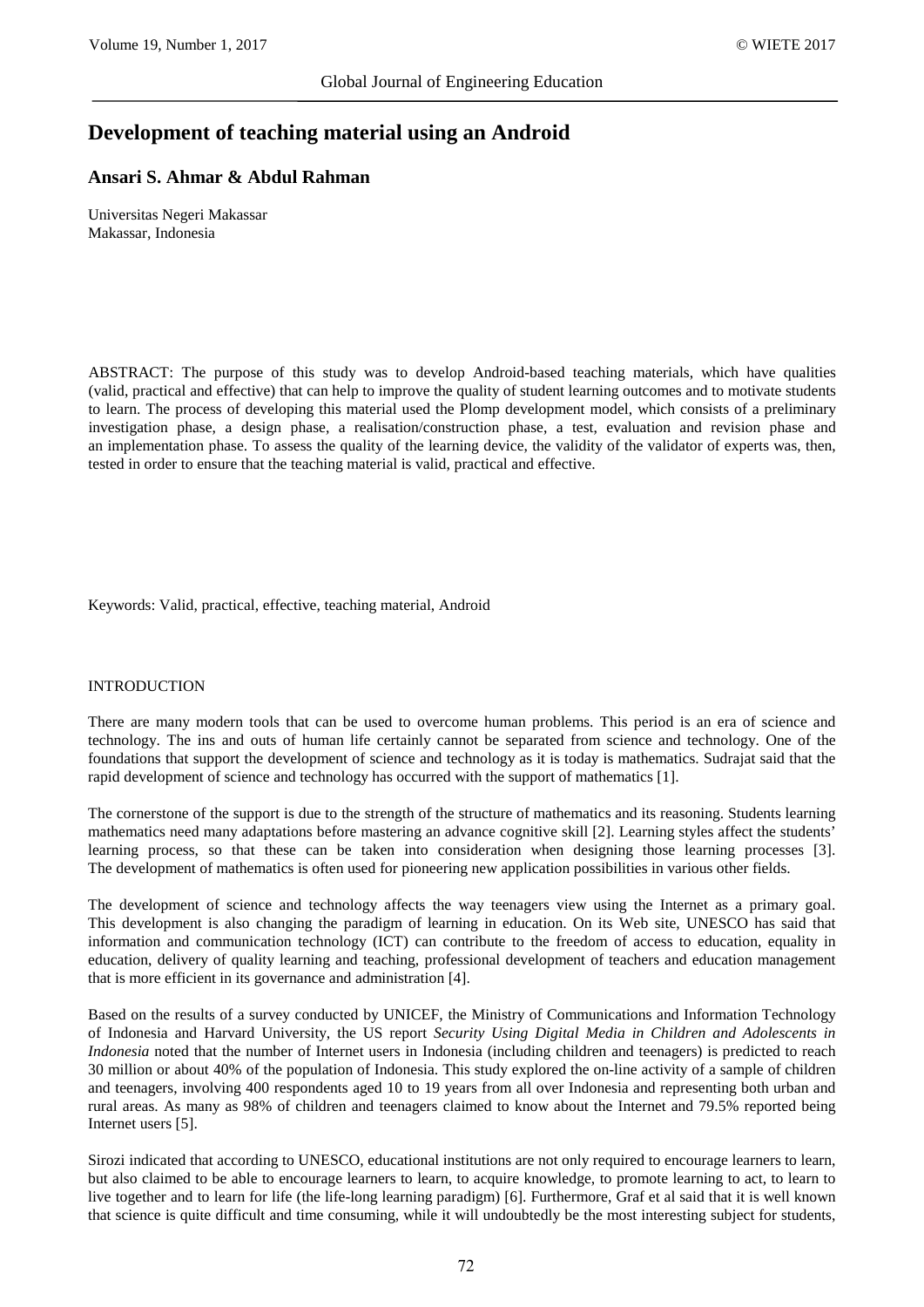and particularly for older students [7]. Therefore, teachers need to be committed to professional development in order to take advantage of these new opportunities, and they need to renew the pedagogical view of science education.

Further, Sahid pointed out that the presence and advancement of ICT today has provided opportunities and expansion of interaction between professors/teachers/experts and learners, among learners, between learners and learning resources, and this can occur anytime and anywhere without being limited by space and time [8]. With ICT, the process of delivering and presenting learning materials and ideas can be more interesting and fun. The presence of ICT as new technologies provides a challenge to the faculty and teachers to be able to master it, so that they can choose and utilise ICT effectively and efficiently in the management of the learning process.

In recent years, there has been intense pressure (from both inside and outside the school) to take advantage of ICT in the classroom, in terms of both content and method. Over time, the push towards *computer innovation* has had a substantial purpose: 1) to develop new capabilities in the students, allowing their integration into a society that has been modified drastically by information technology; and 2) using computer-linked content and tools to transform and improve teaching and learning processes in the framework of the traditional curriculum [9].

IT has a major role in the world of education and this is well done in lectures. However, there are many universities in Indonesia, which have not yet introduced lecture-based IT. This fact is what prompted the authors to develop IT-based teaching materials in order to improve the quality of the learning of mathematics.

#### **METHODS**

This type of research is the development of research, known as research and development (R&D). The development of learning tools in this study was developed by adapting Plomp's model development from 1997 [10]. The aim of this study was to develop Android-based teaching materials with qualities (valid, practical and effective) that could improve the quality of learning mathematics. The teaching materials developed were Android-based. These Android-based teaching materials were created using Intel SDK software. The model development of Plomp [10] is shown in Figure 1.



Figure 1: General model of problem-solving in education.

#### Note :

Development activity. Flow of development phase. Reciprocal activity between development and implementation phase. Ongoing learning model. Cycle of development activity.

The development of these materials follows the phases developed by Plomp [10]. Details of the activities in each phase of the development are described as follows.

Preliminary investigation phase:

In this phase, the theories regarding IT-based learning as a reference in developing teaching materials and establishment of basic competencies that must be achieved are identified and studied.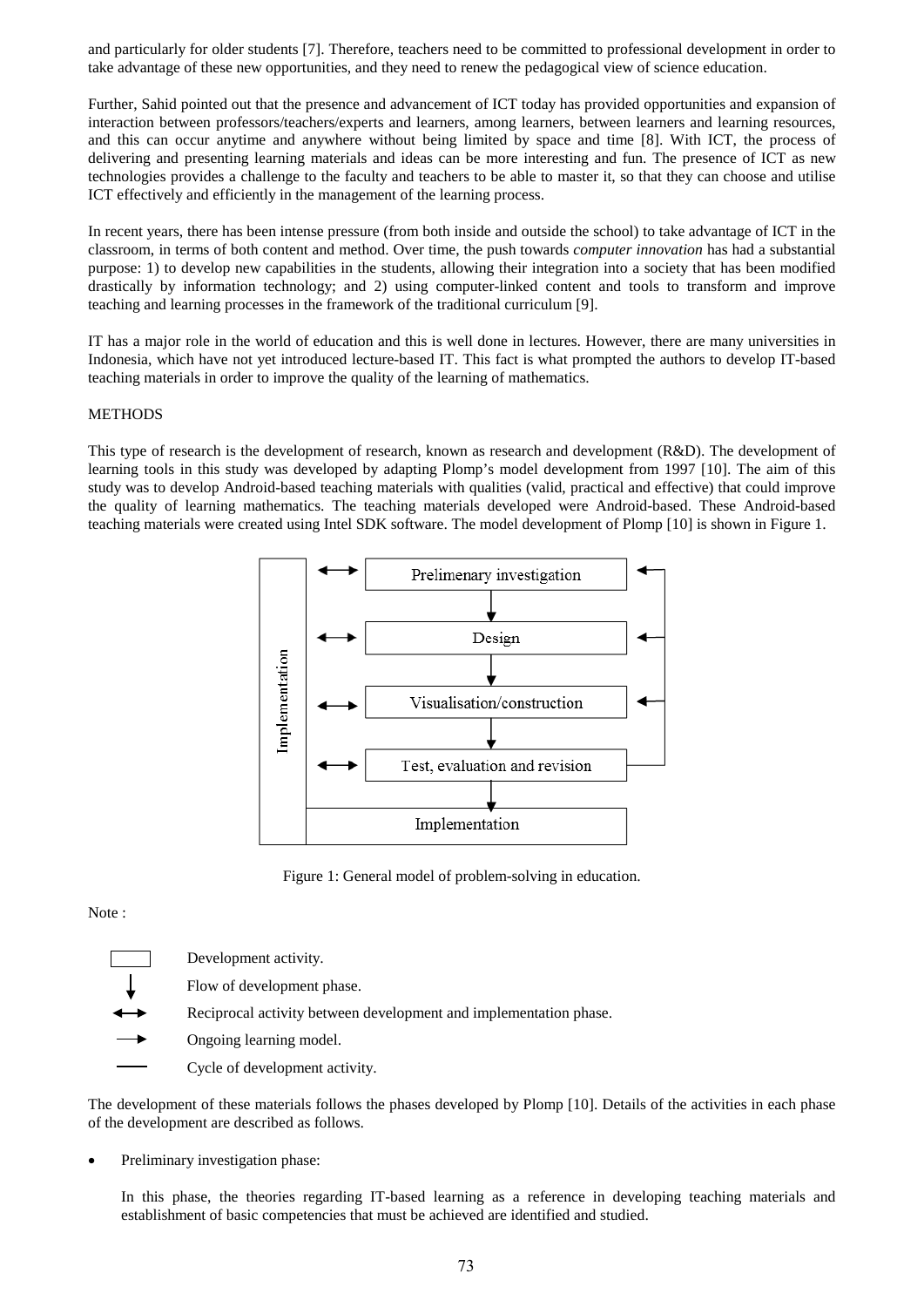Design phase:

After the preliminary investigation phase has been carried out, next is the design phase. In this phase, the principal thing is to design the instrument teaching materials, and also to determine the validity and effectiveness of the teaching materials.

• Realisation/construction phase:

In this phase, Prototype I of the teaching materials is compiled, ahead of the process of testing, evaluation and revision during the next development stage.

• Test, evaluation and revision phase:

In this phase, the focus of activities is on just two things: the validation and testing of the teaching materials. This phase aims to determine: 1) whether Prototype I of the teaching materials that have been prepared is valid or not, based on the consideration of the experts; and 2) whether the valid teaching materials can achieve results in accordance with their intended purpose. These teaching materials will be validated by two teaching material experts and one media expert.

| Criteria            | Category   |
|---------------------|------------|
| $3.5 \le M \le 4.0$ | Very valid |
| $2.5 \le M \le 3.5$ | Valid      |
| $1.5 \le M \le 2.5$ | Pair valid |
| M < 1.5             | Not valid  |

Table 1: Category of validity [11].

Note:  $M =$  score of validity

#### RESULTS AND DISCUSSION

#### Validity

This research has resulted in Android-based teaching materials. The feasibility of teaching materials is based on the assessment of media experts and subject matter experts. Data expert assessment of the teaching materials is based on factors, such as indicators, construction, language, content, and/or illustrations contained in the instrument validation sheet teaching materials. The results of the expert assessment of the materials, can be summarised as shown in Table 2.



Figure 1: Display of the teaching materials in Android.

Table 2: Description of the results of expert assessment of the teaching materials.

| Indicator    | Mean of score |  |  |  |
|--------------|---------------|--|--|--|
| Construction | 3.61          |  |  |  |
| Content      | 3.73          |  |  |  |
| Language     | 3.83          |  |  |  |
| Mean         | 3 72          |  |  |  |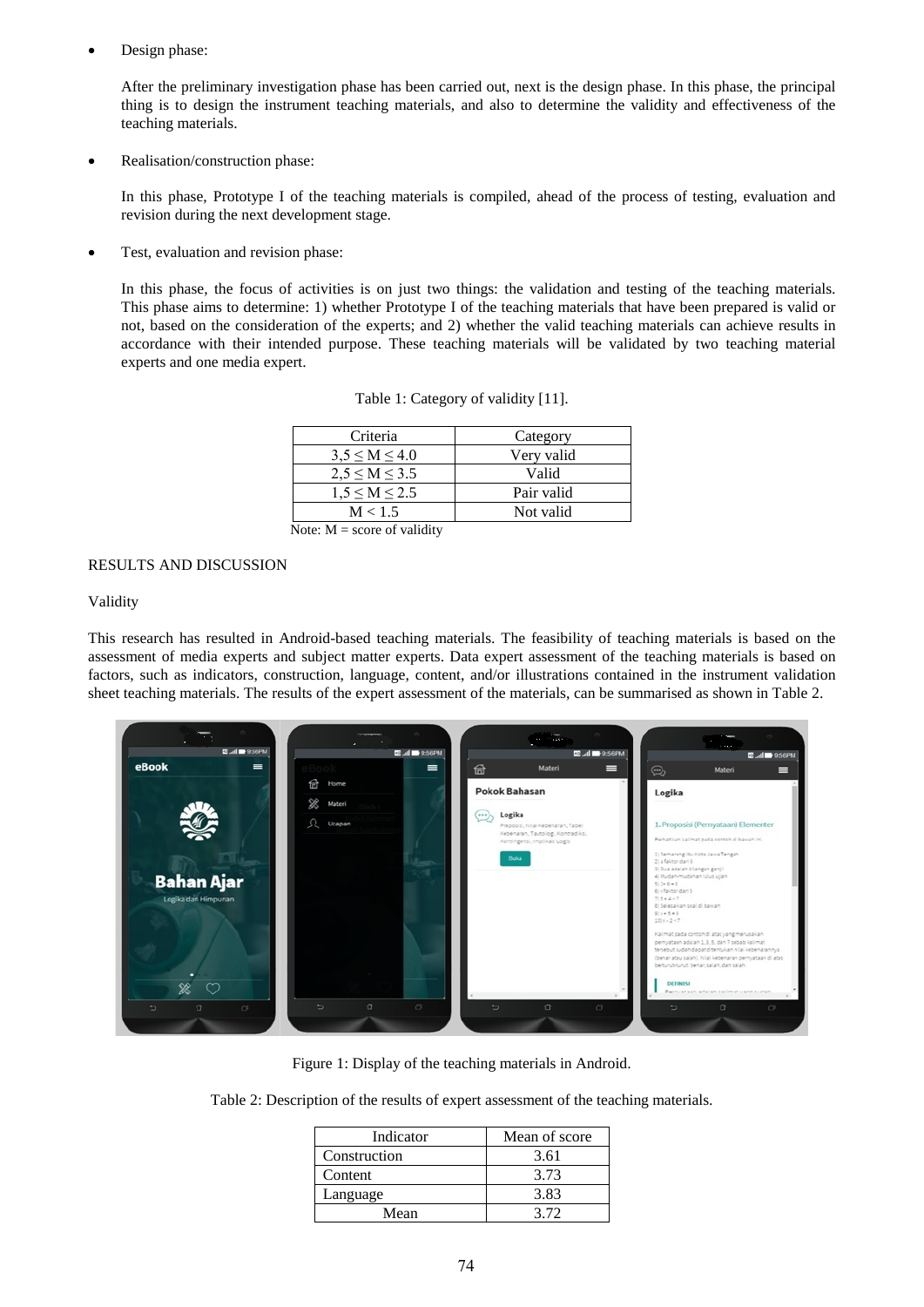Based on Table 2, when converted into validity categorisations, it was found that the teaching materials, in terms of the indicators are in the category of very valid, because every aspect of each type of device achieved an average value that exceeded 3.50. In addition, all validators concluded that the materials had been developed and could be used with minor revisions. In particular, there are still aspects that need to be repaired or added to, according to the advice of experts and practitioners.

### Responses of Students

A student questionnaire was the instrument used to obtain data on students' responses. This questionnaire was given to students after participating in learning activities, and was to be filled in according to their feelings and what they thought of teaching materials and learning activities. The results of data analysis of students' responses in regard to the implementation of the Android-based teaching materials are summarised in Table 3.

| Questions                                                                                                                                                                                 | Strongly<br>agree | Agree | Disagree | Strongly<br>disagree |
|-------------------------------------------------------------------------------------------------------------------------------------------------------------------------------------------|-------------------|-------|----------|----------------------|
| I am trying to learn the Android-based teaching materials<br>at home before learning in the classroom.                                                                                    | 67.74             | 32.26 | 0.00     | 0.00                 |
| With Android-based teaching materials, I have prior<br>knowledge before studying them in class.                                                                                           | 42.00             | 20.00 | 0.00     | 0.00                 |
| With Android-based teaching materials, I felt better<br>prepared to face subject matter that will be delivered by<br>lecturers.                                                           | 59.68             | 40.32 | 0.00     | 0.00                 |
| With Android-based teaching materials, I know the<br>sequence of the material to be delivered by lecturers.                                                                               | 37.00             | 25.00 | 0.00     | 0.00                 |
| Android-based teaching material given by the lecturer can<br>be used as a source of learning both in class and at home.                                                                   | 64.52             | 35.48 | 0.00     | 0.00                 |
| I can follow the lecturer's explanations about problem<br>solving with the help of Android-based teaching materials.                                                                      | 40.00             | 22.00 | 0.00     | 0.00                 |
| With Android-based teaching materials, I could<br>understand examples of problems given by the lecturer<br>faster.                                                                        | 64.52             | 32.26 | 3.23     | 0.00                 |
| With Android-based teaching materials, I can participate<br>actively in discussions.                                                                                                      | 40.00             | 20.00 | 2.00     | 0.00                 |
| Through the description of the materials and examples of<br>problems in the Android-based teaching materials, I felt,<br>I had insights into the advice and feedback from<br>discussions. | 67.74             | 32.26 | 0.00     | 0.00                 |
| I felt the discussion groups are more warm and vibrant<br>with the help of Android-based teaching materials.                                                                              | 42.00             | 20.00 | 0.00     | 0.00                 |
| I felt more able to participate in class discussions after<br>doing the exercises that are on the Android-based teaching<br>material.                                                     | 70.97             | 25.81 | 3.23     | 0.00                 |
| Practice questions from the Android-based teaching<br>materials helped me to understand the material that has<br>been delivered by lecturers.                                             | 44.00             | 16.00 | 2.00     | 0.00                 |
| I understand the material and practical exercises using<br>Android-based teaching materials faster.                                                                                       | 69.35             | 19.35 | 11.29    | 0.00                 |
| What is your opinion about creation of lecture materials<br>based on this Android?                                                                                                        | 43.00             | 12.00 | 7.00     | 0.00                 |

Table 3: Students' response about the implementation of the Android-based teaching materials.

Table 3 shows the results of the data analysis of students' responses to the implementation of learning by using Androidbased teaching. They show that the majority of students agree or strongly agree with the use of Android-based teaching in the learning process. More than 90% of students said that they understood the material and practical exercises faster when using the Android-based teaching materials (75.81% strongly agree and 24.19% agree) and 100% of students felt better prepared to face the subject matter.

# **CONCLUSIONS**

The results of this study indicate that the product of teaching materials should be further developed. This is indicated by the results of expert assessment on aspects of construction, content and language, which have a mean of 3.72 for valid criteria (Table 2). Results of the student questionnaire responses in a limited test showed that on average 90.32% of students said that they feel faster and understood the materials and practical exercises when using Android-based teaching materials and 100% of students felt better prepared to face the subject matter (Table 3). Thus, it can be